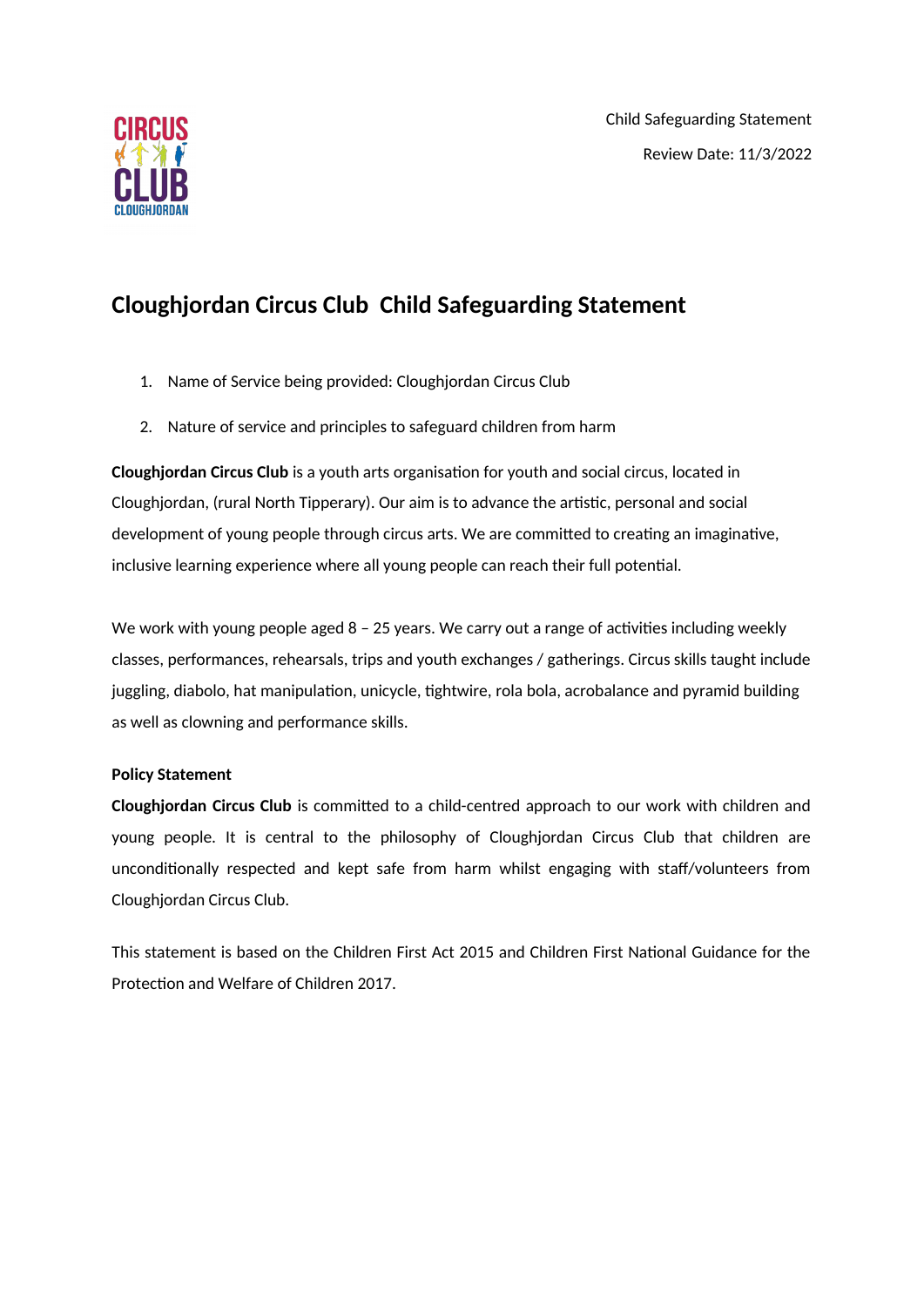Child Safeguarding Statement Review Date: 11/3/2022



Our aim is to create a safe, creative and fun environment where children and young people can flourish. As a youth circus project that is in contact with young people through projects, classes and workshops we believe:

- The welfare of the child and the young person is paramount.
- Our guiding principles and procedures to safeguard children and young people reflect national policy and legislation and we will review our guiding principles and child safeguarding procedures every two years.
- All children and young people, whatever their age, culture, ability, gender, language, racial origin, religious beliefs and/or sexual identity have the right to protection from abuse.
- All suspicions and allegations of abuse should be taken seriously and responded to swiftly and appropriately.
- Staff and volunteers should be clear on how to respond appropriately.
- We are committed to upholding the rights of every child and young person who attends our service, including the rights to be kept safe and protected from harm, listened to and heard.
- Our guiding principles apply to everyone in our organisation.
- Staff/volunteers must conduct themselves in a way that reflects the principles of our organisation

### **3. Risk Assessment**

Section 2 of the Children First Act defines harm as follows: 'harm means in relation to a child (a) assault, ill-treatment or neglect of a child in a manner that seriously afects, or is likely to seriously afect the child's health, development or welfare, or (b) sexual abuse of the child'. We have conducted a risk assessment in relation to the potential for harm to a child while availing of our services. Below is a list of the areas of risk identified and the corresponding procedures for managing these risks.

| Risk Identified           | Procedures in place to manage identified risk    |
|---------------------------|--------------------------------------------------|
| 1. Risk of harm not being | Procedure for provision of an access to child    |
| recognised by circus      | safeguarding training and information, including |
| personnel                 | the identification of the occurrence of harm     |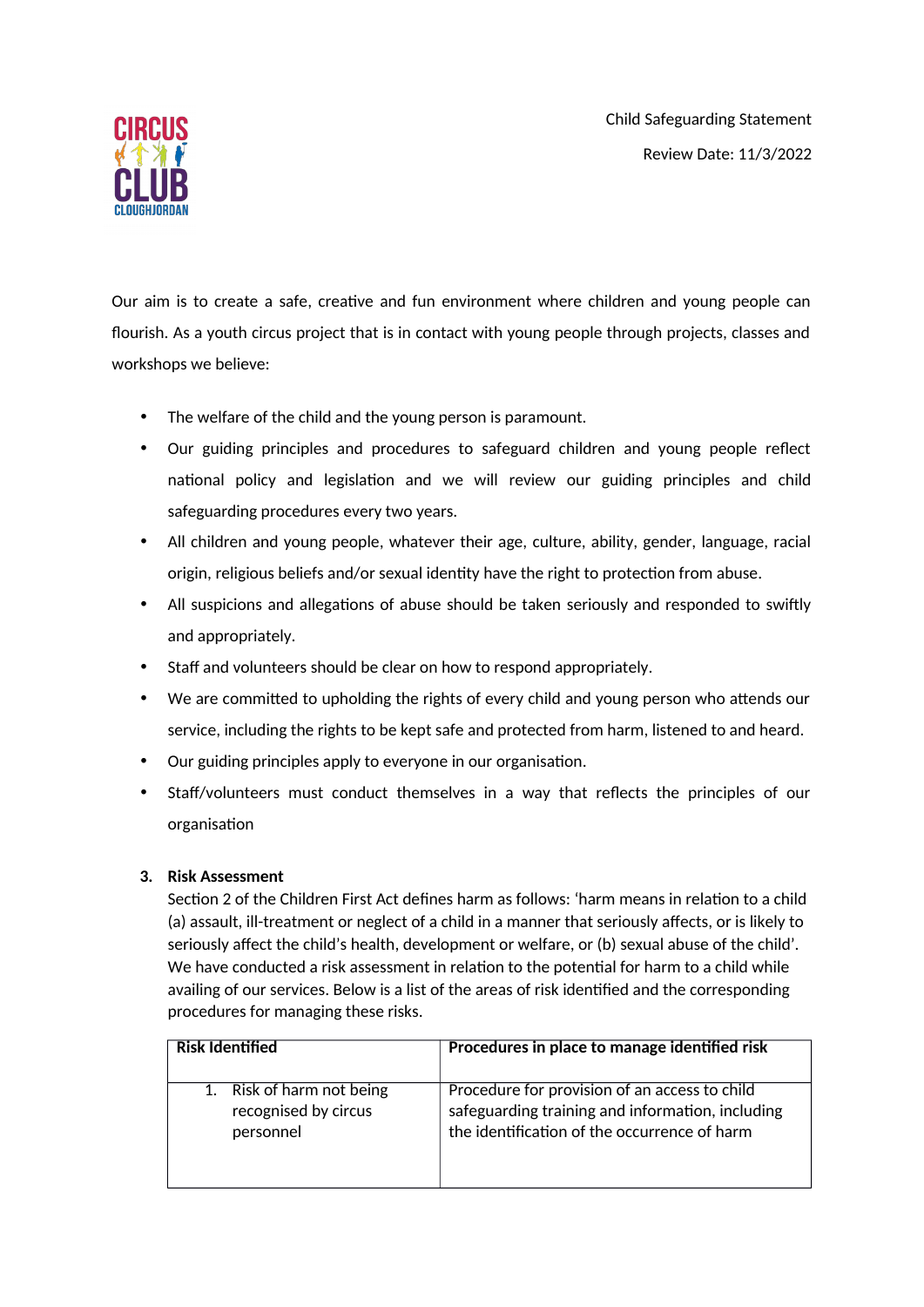Child Safeguarding Statement



Review Date: 11/3/2022

| $\overline{2}$ . | Risk of harm not being<br>reported properly and<br>promptly by circus<br>personnel | All personnel are provided with a copy of the child<br>protection and welfare policy, containing the<br>reporting procedure and the role and contact<br>details for the DLP. All personnel are trained in<br>Child safeguarding and protection.      |
|------------------|------------------------------------------------------------------------------------|------------------------------------------------------------------------------------------------------------------------------------------------------------------------------------------------------------------------------------------------------|
|                  | 3. Risk of young person being<br>harmed by Circus personnel                        | Procedure for the safe recruitment and selection<br>of staff/volunteers to work with children.<br>Procedure for the training and support of<br>staff/volunteers.<br>Code of Behaviour for staff/volunteers                                           |
| 4.               | Risk of harm to a young<br>person while on an<br>overnight trip.                   | Procedure for the safe recruitment and selection<br>of staff/volunteers.<br>Procedure for training of staff/volunteers<br>Code of behaviour for staff/volunteers<br>Procedure for overnight trips                                                    |
| $\overline{5}$ . | Risk of harm due to bullying<br>of a young person                                  | Anti-bullying policy<br>Group contract for young people                                                                                                                                                                                              |
| $\overline{6}$   | Risk of harm due to<br>inappropriate use of ICT and<br>online activity             | Procedure for safe use of online technology                                                                                                                                                                                                          |
| 7 <sub>1</sub>   | Risk of harm due to<br>inappropriate use of images<br>of young people              | Procedure for the use of images and recording                                                                                                                                                                                                        |
| 8.               | Risk of harm due to<br>inadequate supervision on<br>young people                   | Procedure for adult/young person ratios<br>Code of Behaviour for staff/volunteers<br>Circus Teaching Code of Practice and Circus<br>Teaching H&S Risk Management Strategy<br>All personel provided with copies of above and<br>trained in procedures |

## **4. Procedures**

Our Child Safeguarding Statement has been developed in line with requirements under the Children First Act 2015 and in line with Children First National Guidance for the Protection and Welfare of Children (2017). In addition to the procedures listed ion our risk assessment, the following procedures support our intention to safeguard children and young people while they are availing of our service.

Our Child Safeguarding Statement has been developed in line with requirements under the Children First Act 2015 and in line with Children First National Guidance for the Protection and Welfare of Children (2017).